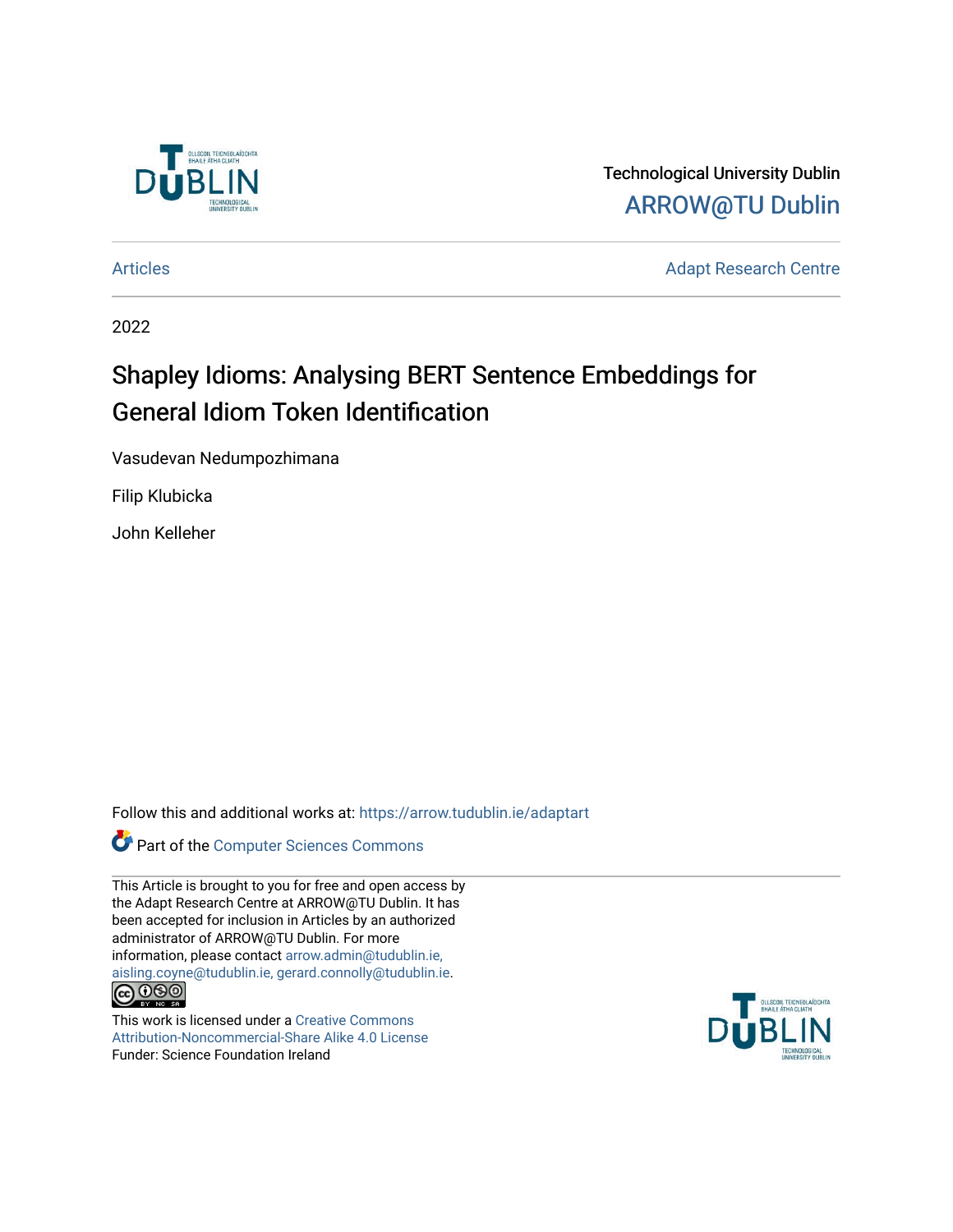



# Shapley Idioms: Analysing BERT [Sentence Embeddings for General](https://www.frontiersin.org/articles/10.3389/frai.2022.813967/full) Idiom Token Identification

Vasudevan Nedumpozhimana\*, Filip Klubička and John D. Kelleher

*ADAPT Centre, Technological University Dublin, Dublin, Ireland*

This article examines the basis of Natural Language Understanding of transformer based language models, such as BERT. It does this through a case study on idiom token classification. We use idiom token identification as a basis for our analysis because of the variety of information types that have previously been explored in the literature for this task, including: topic, lexical, and syntactic features. This variety of relevant information types means that the task of idiom token identification enables us to explore the forms of linguistic information that a BERT language model captures and encodes in its representations. The core of this article presents three experiments. The first experiment analyzes the effectiveness of BERT sentence embeddings for creating a general idiom token identification model and the results indicate that the BERT sentence embeddings outperform Skip-Thought. In the second and third experiment we use the game theory concept of Shapley Values to rank the usefulness of individual idiomatic expressions for model training and use this ranking to analyse the type of information that the model finds useful. We find that a combination of idiom-intrinsic and topic-based properties contribute to an expression's usefulness in idiom token identification. Overall our results indicate that BERT efficiently encodes a variety of information from topic, through lexical and syntactic information. Based on these results we argue that notwithstanding recent criticisms of language model based semantics, the ability of BERT to efficiently encode a variety of linguistic information types does represent a significant step forward in natural language understanding.

Keywords: language model, semantics, idiom token identification, BERT, Shapley value

# 1. INTRODUCTION

The last 5 years of natural language processing research has been a record of remarkable progress in the state-of-the-art across a range of tasks [\(Wang et al., 2019\)](#page-11-0). This progress has primarily been driven by combining distributional semantics, distributed representations, and deep learning methods for training large neural language models [\(Kelleher, 2019\)](#page-11-1). This is most evident in the success of Transformer based models [\(Vaswani et al., 2017\)](#page-11-2), the best known being BERT (Devlin et al., [2018\)](#page-10-0). The dominance of BERT (and other large language models) within NLP has led to some researchers arguing for a reappraisal of the fields direction in terms of reconsidering the extent to which distributional analysis can provide a basis for real natural language understanding [\(Bender and Koller, 2020\)](#page-10-1). This criticism of distributional semantics and large language models (such as BERT) is particularly pertinent because although there are a large numbers of experimental

#### **OPEN ACCESS**

#### Edited by:

*Yorick Wilks, Florida Institute for Human and Machine Cognition, United States*

#### Reviewed by:

*Kenneth Ward Church, Baidu, United States Parisa Kordjamshidi, Michigan State University, United States*

#### \*Correspondence:

*Vasudevan Nedumpozhimana [vasudevan.nedumpozhimana@](mailto:vasudevan.nedumpozhimana@tudublin.ie) [tudublin.ie](mailto:vasudevan.nedumpozhimana@tudublin.ie)*

#### Specialty section:

*This article was submitted to Language and Computation, a section of the journal Frontiers in Artificial Intelligence*

Received: *12 November 2021* Accepted: *14 February 2022* Published: *14 March 2022*

#### Citation:

*Nedumpozhimana V, Klubicka F and ˇ Kelleher JD (2022) Shapley Idioms: Analysing BERT Sentence Embeddings for General Idiom Token Identification. Front. Artif. Intell. 5:813967. doi: [10.3389/frai.2022.813967](https://doi.org/10.3389/frai.2022.813967)*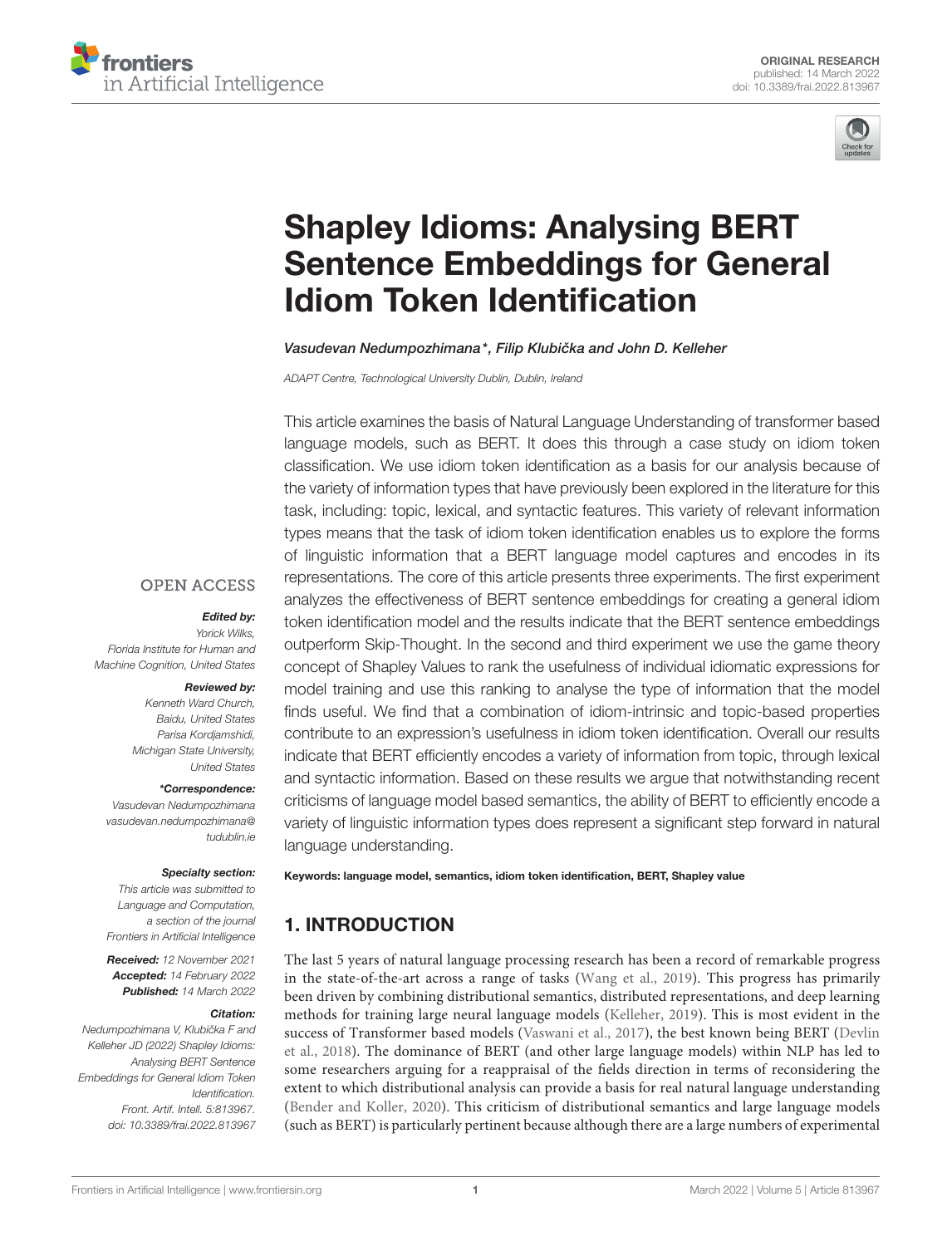results that demonstrate the effectiveness of this approach there is less clarity with regards to why these systems work so well.

One approach to understanding the linguistic capacity of BERT, and other models that use distributed representations, is to probe the models performance on a variety of tasks (Conneau et al., [2018\)](#page-10-2). The standard approach to probing BERT's capacity to identify and encode the presence of a linguistic property in a sentence is to use sentence embeddings generated by BERT to train a classifier to predict whether the property is present in a sentence. This approach to probing rests on the assumption that the classifier's success at a task indicates to what extent BERT encodes information on the linguistic property the classifier was trained to identify. There is a large body of existing work that is focused on probing BERT representations. This work spans research on syntactic structures of various kinds, such as parts of speech, syntactic chunks, and roles [\(Liu et al., 2019\)](#page-11-3) and subject-predicate agreement [\(van Schijndel et al., 2019\)](#page-11-4); and semantic knowledge, such as semantic roles [\(Ettinger, 2020\)](#page-10-3), and entity types and relations [\(Tenney et al., 2019\)](#page-11-5); and we direct the reader to [Rogers et al. \(2020\)](#page-11-6) for a comprehensive recent overview of this probing work. Within the body of work on probing BERT's linguistic capacity the most closely related work to our own is the work reported in Nedumpozhimana and Kelleher [\(2021\)](#page-11-7) on exploring BERT's ability to identify the presence of an idiom in a sentence. In this article, we extend the analysis of BERT's embeddings to act as a basis for a general idiom token identification model by benchmarking BERT's performance on this task against a non-contextual embeddings (namely Skip-Thought vectors), and analysing the types of information (syntactic and lexical fixedness, topic, and so on) that BERT finds most useful to be present the training data when learning this task. Furthermore, methodologically we move beyond the traditional probing framework by adapting the game theory concept of Shapley value to analyse BERT.

Idioms are commonly used in all natural languages and text genres [\(Sag et al., 2002\)](#page-11-8), yet idiomatic expressions remain a peculiar linguistic phenomenon due to their complex characteristics, such as: discontinuity, non-compositionality, heterogeneity and syntactic variability. Consequently, automatic identification of idiomatic expressions is difficult, and it is essential for certain natural language processing applications such as machine translation [\(Villavicencio et al., 2005;](#page-11-9) Salton et al., [2014\)](#page-11-10) and sentiment analysis [\(Williams et al., 2015;](#page-11-11) [Spasic et al., 2017\)](#page-11-12). What makes the task even more challenging is the fact that idiomatic expressions are an open set and new ones can emerge at any time. This makes creating an exhaustive list of idiomatic expressions for any language theoretically impossible [\(Fazly et al., 2009\)](#page-10-4). Furthermore, not all occurrences of idiomatic word combinations need to be idiomatic–in certain contexts an idiom can be used in its literal, rather than figurative sense. For example, both the sentences "If you blow your top, they'll nick you double quick." and "He blew the top of his tea and sipped it." contain the idiomatic expression "blow top" but only in the first sentence is used it in its idiomatic sense. Studies show that literal usage of idiomatic expressions is not uncommon, and disambiguating literal and idiomatic usage of an idiomatic expression is not at all straightforward [\(Fazly et al., 2009;](#page-10-4) [Peng et al., 2014;](#page-11-13) [Salton et al.,](#page-11-14) [2016\)](#page-11-14).

The task of distinguishing between idiomatic and nonidiomatic instances of a phrase in context is known as idiom token identification [\(Fazly et al., 2009\)](#page-10-4). To date, the most common approach is to build a separate model for each expression. Though effective, these expression-specific models have narrow applicability. Aggregating individual models makes systems cumbersome, while providing limited capacity to deal with the problem of disambiguation. Furthermore, an ensemble of expression specific models does not at all address the problem of detecting unknown idiomatic expressions; as an answer to this still open problem, developing a general idiom token identification model would be the preferred solution. [Salton et al. \(2016\)](#page-11-14) demonstrated the feasibility of using a sentence embedding based approach to the task of building a general idiom token identification model. Though their work was focused on building per-expression models, they also report a general classifier using Skip-Thought [\(Kiros et al., 2015\)](#page-11-15) sentence embeddings to be as effective as the state of the art per-expression approach. However, in the intervening period more rich and advanced embedding techniques, such as BERT [\(Devlin et al., 2018\)](#page-10-0), have since been developed and report vastly improved performance on many NLP tasks. Therefore it is worth investigating the application of these new embedding models to the problem of general idiom token identification.

In this article, we build on the work of [Salton et al. \(2016\)](#page-11-14) and look at how well a contemporary sentence embedding model performs on the task of general idiom token identification, on the example of English Verb-Noun Idiomatic Combinations (VNICs). We confirm that distributed representations are suitable for this task, but we also go beyond improving the state of the art and perform a variety of experiments designed to investigate what types of information BERT uses for the task, and in this way we explore what information is useful for creating a general idiom token identification model.

**Contributions: (a)** we report a new state of the art for general idiom token identification, using BERT sentence embeddings; **(b)** we demonstrate that the game theory concept of Shapley values provides a basis for analysing idiomatic usage; and **(c)** we explain the strong performance of BERT embeddings in terms of their ability to model idiom-intrinsic and topic-based properties.

# 2. RELATED WORK

Most previous work on idiom token identification deals with building separate models for each given expression, rather than a single general model that could handle all expressions. Early work focused on Japanese idioms revealed that features normally used in word sense disambiguation worked well, while idiom-specific features were not as helpful [\(Hashimoto and Kawahara, 2008,](#page-11-16) [2009\)](#page-11-17). By contrast, concurrent work on English idioms by Fazly et al. [\(2009\)](#page-10-4) argued that each idiomatic expression has a distinct canonical form when used idiomatically, defined in terms of local syntactic and lexical patterns, and these intrinsic properties of the expression can be leveraged for idiom token identification.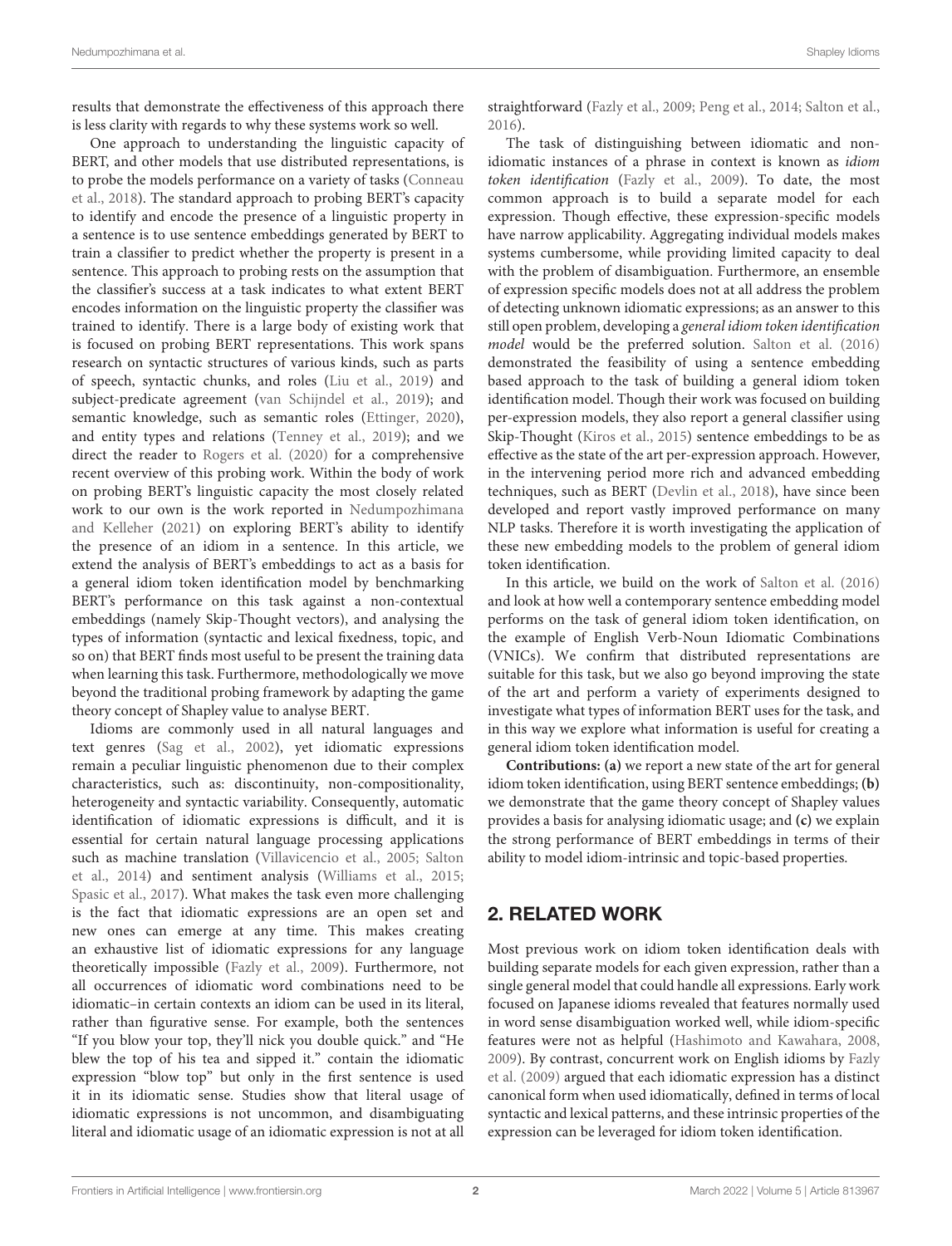A significant body of research explored discourse and topicbased features, instead of idiom-specific ones. Approaches based on how strongly an expression is linked to the overall cohesive structure of the discourse showed that figurative language exhibits less cohesion with the surrounding context than literal language [\(Sporleder and Li, 2009;](#page-11-18) [Li and Sporleder, 2010a,](#page-11-19)[b\)](#page-11-20). A related approach was also explored by framing idiomatic expressions as semantic outliers in topic models (Feldman and Peng, [2013;](#page-10-5) [Peng et al., 2014\)](#page-11-13), thus leveraging an idiom's incongruity with its context.

Some of the per-expression literature also describes work using distributed representations. [Peng and Feldman \(2017\)](#page-11-21) use word embeddings to analyze the context that a particular expression is inserted in, and predict if its usage is literal or idiomatic. They report significant improvements over their previous work. Meanwhile, [Salton et al. \(2016\)](#page-11-14) use Skip-Thought Vectors to create distributed sentence representations and show that classifiers trained on these representations have competitive performance compared with the state of the art per-expression idiom token classification.

In this article, we emphasise the merit of a general model, i.e., a single idiom token identification model that can work across multiple idioms, as well as generalise to unseen idioms. Little work has been done on such a model aside from Li and Sporleder [\(2010a\)](#page-11-19) who, alongside building their per-expression models, also investigated general models, and found that global lexical context and discourse cohesion were the most predictive features, and [\(Salton et al., 2017\)](#page-11-22), who demonstrated the viability of building such a model using features based on lexical fixedness. Finally, [Salton et al. \(2016\)](#page-11-14) use distributional embeddings for their representations to build a general model: similar to their per-expression models, they use distributed sentential semantics generated by Skip-Thought to train a general classifier that can take any sentence containing a candidate expression and predict whether its usage is literal or idiomatic. To the best of our knowledge, this is the current state of the art in sentence-level general idiom token identification, and this is the approach that we base our work on.

The literature reveals a split between research on features that are intrinsic to idioms (e.g., fixedness) and more general approaches (e.g., cohesion). There is also evidence that it is possible to create general idiom token identification models using distributed representations. This motivates the question of whether embeddings encode idiom-specific information or incongruity with the context.

to have an idiomatic sense associated with them, and that the model was trained to process), and work which attempted to create models that were able to identify idiomatic usage of any expression in a sentence. In this article, we use the term general idiom token identification to indicate this second strand of research. Our model for this general idiom token identification task is inspired by [Salton et al. \(2016\)](#page-11-14), who demonstrate the feasibility of using Skip-Thought embeddings [\(Kiros et al., 2015\)](#page-11-15) for general idiom token identification. We build on their work and apply the same methodology, but instead we use BERT embeddings [\(Devlin et al., 2018\)](#page-10-0) of a candidate sentence to detect the presence of idiomatically used expressions. We used bert-base-uncased pretrained BERT model<sup>[1](#page-3-0)</sup> to generate a 768 dimensional embedding for each sentence in our dataset. It is calculated as the average of the final layer word embeddings of the words in the sentence. This sentence embedding is used as input to a simple Multi-Layered Perceptron (MLP) model to classify the sentence embedding as idiomatic or non-idiomatic. The model has one hidden layer of 100 ReLUs and an output layer with a single neuron using a logistic activation function<sup>[2](#page-3-1)</sup>.

Our model differs from the model by [Salton et al. \(2016\)](#page-11-14) both in terms of the embeddings used (BERT rather than Skip-Thought) and the classifier (MLP rather than SVM). The switch in embedding type was motivated by an interest in testing whether the contextually specific embeddings generated by BERT could better capture idiomatic semantics, for example by more efficiently encoding textual cohesion. We used an MLP instead of an SVM because results from the prior literature indicate that an MLP is a suitable classifier to extract information from BERT sentence embedding [\(Conneau et al., 2018\)](#page-10-2).

As the first stage of experimentation, we compared our general idiom token identification model (BERT MLP) with the state of the art model described by [Salton et al. \(2016\)](#page-11-14), which used Skip-Thought sentence embeddings and a different classifier: a Linear-SVM classifier (Skip-Thought LinSVM). In what follows we will use this Skip-Thought LinearSVM classifer as the state-of-the-art baseline and provide both the performance results report by [Salton et al. \(2016\)](#page-11-14) and the results we obtained using our re-implementation of this architecture. We are specifically interested in comparing the effect of using BERT versus Skip-Thought embeddings in modeling idiomatic usage. Consequently, in order to isolate the contribution of the BERT embeddings from the confounding factor of the classification algorithm, we also developed a third model, an MLP trained on Skip-Thought embeddings (Skip-Thought MLP).

# 3. GENERAL IDIOM TOKEN IDENTIFICATION MODEL AND COMPARISON WITH STATE OF THE ART

The task of idiom token identification is to decide given a sentence whether any of the expressions in that sentence are used idiomatically. Within the work on idiom token identification a distinction can be made between work that focused on developing models that were able to perform idiom token identification for a specific set of expressions (which are known

<span id="page-3-0"></span><sup>1</sup> 12-layer, 768-hidden, 12-heads, and 110M parameters, trained on lower-cased English text.

<span id="page-3-1"></span><sup>2</sup>The scikit-learn library [\(Pedregosa et al., 2011\)](#page-11-23) is used for training the MLP classifier with the Adam solver [\(Kingma and Ba, 2014\)](#page-11-24) with learning rate 0.001. We trained the model with a maximum of 200 epochs. Note that the embedding of the sentences into vector representations is done using off-the shelf BERT embeddings. Consequently, the training aspect of our experiments is restricted to just the MLP classifier which has around 77K parameters, so the model training is not complex. The time taken for any of our training instances was less than 2 min on a Macbook Pro machine. All our experimentation codes are available in [https://github.com/](https://github.com/vasudev2020/Shapley) [vasudev2020/Shapley.](https://github.com/vasudev2020/Shapley)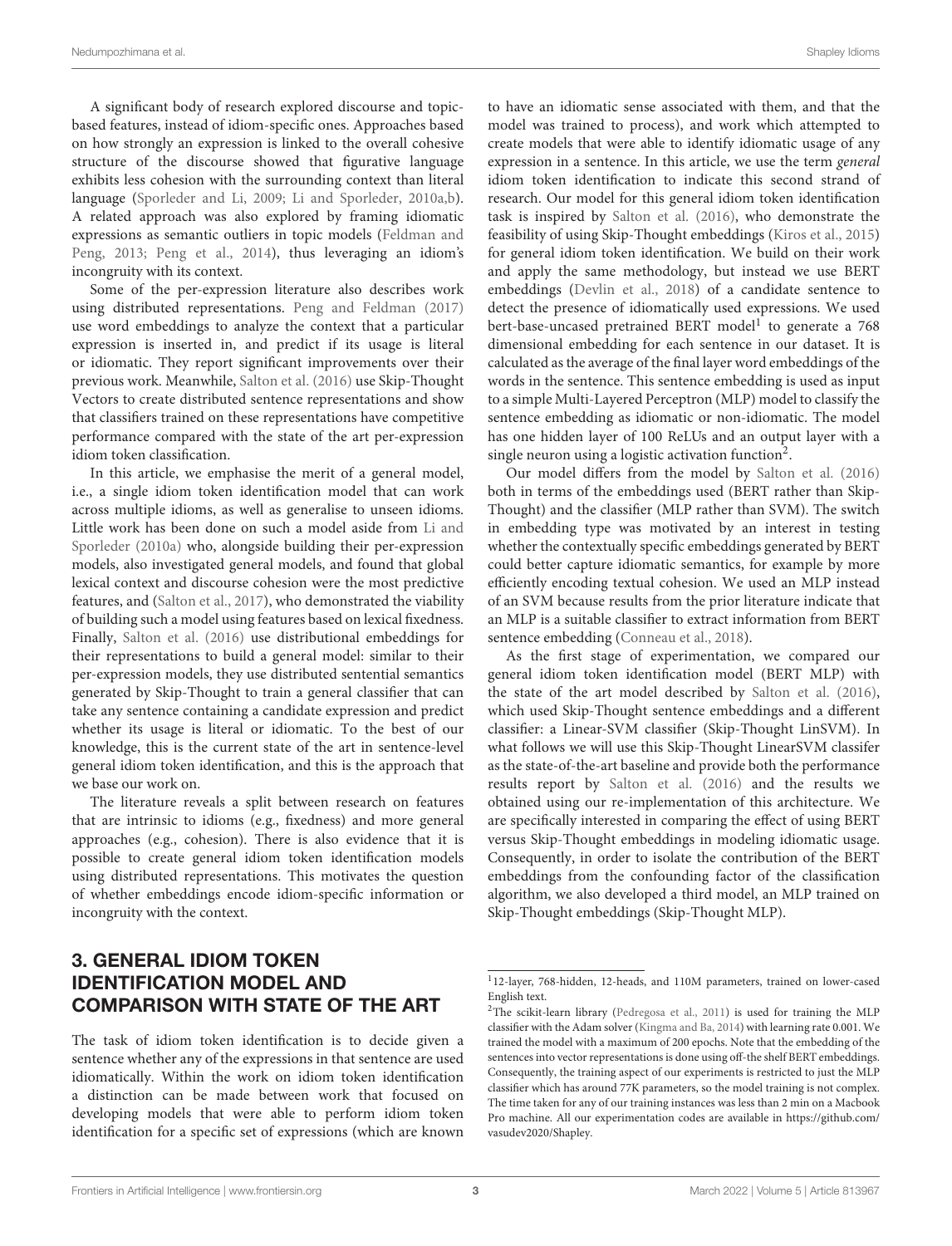In this first experiment, we trained and evaluated the performance of our BERT MLP model on the dataset used by [Salton et al. \(2016\)](#page-11-14) to compare with the state of the art performance on general idiom token identification. For a direct comparison of the performance scores of our model with the reported state of the art performance scores we followed the procedure set-out by [Salton et al. \(2016\)](#page-11-14) to create training dataset and testing dataset. They used the VNC-Tokens dataset<sup>[3](#page-4-0)</sup> [\(Cook et al., 2008\)](#page-10-6), which is a collection of sentences containing expressions called Verb-Noun Combinations (VNC). The VNCtokens dataset contains a total 2984 sentences with 56 different expressions. Each sentence in the dataset is labeled as Idiomatic usage, Literal usage, or Unknown. Sentences with the Unknown label are of little use to the general idiom token identification model, so those sentences were not considered. Out of the 56 different idiomatic expressions, 28 idiomatic expression have a skewed ratio of idiomatic usages and literal usages. [Salton et al.](#page-11-14) [\(2016\)](#page-11-14) used the remaining 28 idiomatic expressions that have a relatively balanced label distribution for their experiment. For each expression, they maintained the same ratio of idiomatic and literal usage in both train and test set. While maintaining this ratio of idiomatic usage they split the full dataset into a training set containing roughly 75% of the data and a test set containing roughly 25% of the data. By following this procedure we created a training set with 929 sentences (62.43% idiomatic usage) and a test set with 276 sentences (61.23% idiomatic usage). We trained state of the art models and our BERT MLP model on this training set and reported the performance measures on the test set. Note that this training set and test set are only used in this experiment, which compares the proposed model with state of the art model. Later in this article, we report a number of other experiments which are designed to understand the behavior of the proposed model, and for these experiments we also use the VNC-tokens dataset however the data preparation process is different (details given in relevant sections below).

We report both macro average F1 and micro average F1 scores. To calculate a macro average F1 score we first calculate an F1 score per expression and then average these F1 scores. We use macro average F1 scores because (a) [Salton et al. \(2016\)](#page-11-14) also reported macro average F1 scores, and (b) macro averaging has the advantage that each expression will have an equal impact on the overall score, irrespective of the number of examples in the test set that contain that expression. Its disadvantage is that it does not weight each example in the test set equally. For example, in this experiment the expression make scene has 10 sentences whereas the expression hit roof only has 5 sentences in our test set. As such, the performance of a model on a test sentence with hit roof will have a bigger impact on the overall F1 score than the performance of the model on a sentence containing make scene. To account for this, we also report the micro average F1 score. In micro averaging, instead of separately calculating an F1 measure for each expression, the total counts of true positives, false positives, and false negatives from all sentences in the test set (irrespective of expression) are calculated, and the combined F1 score is calculated based on these totals. As a result, all test sentences have equal weighting toward the final F1 score. We find the micro average F1 score reliable, as each test sentence equally contributed in its calculation. We report the macro and micro average F1 scores for each model in Seen Idiom column of **[Table 1](#page-5-0)**. Note this column is labeled Seen Idiom to mark the fact that in the creation of the training and test split for this experiment the examples for each expression in the dataset are split across the training and test set, and so the model has seen examples of literal and idiomatic usages of each expression in the test set during training. Importantly, however, the actual sentences in the test set do not occur in the training set. This is the experimental design followed by [Salton et al.](#page-11-14) [\(2016\)](#page-11-14). Below we also report model performance when the training and test set split is created so that no examples of usage of the expressions in the test set are included in the training set, a scenario not examined by [Salton et al.](#page-11-14) [\(2016\)](#page-11-14). It is noteworthy that in the Seen Idiom experimental setup our re-implementation of the Skip-Thought LinearSVM architecture of [Salton et al.](#page-11-14) [\(2016\)](#page-11-14) (row 2 of **[Table 1](#page-5-0)**) achieved the same macro F1 score of 0.83 that was reported by [Salton et al. \(2016\)](#page-11-14) for this architecture (row 1 of **[Table 1](#page-5-0)**), which validates that the dataset and experiment setup we used is consistent with the reported one.

We have also evaluated the ability of the model to identify idiomatic usage of idiomatic expressions not in the training set. To do this we created a test set by randomly choosing 6 idiomatic expressions from 28 idiomatic expressions in the dataset used in the previous experiment. We then trained a model on the training samples with remaining 22 idiomatic expressions and evaluated the model on test samples with 6 idiomatic expressions in the test set and calculated both micro and macro F1 scores. We repeated this process 50 times to reduce the effect of bias in random selection of 6 idiomatic expressions and in the Unseen Idiom column of **[Table 1](#page-5-0)** we report the average micro and macro F1 scores across these experiments (along with the standard deviation of these results).

Examining the results we observe that MLP models consistently outperform SVM models, irrespective of input representation. Second, we see that the BERT MLP model obtains the best scores for both micro and macro average, thereby setting a new state of the art on this task. Furthermore, the performance of the BERT MLP model on Unseen Idioms is comparable with that of the Skip-Thought based models on Seen Idioms. However, perhaps most importantly, the gap in performance between BERT MLP and other models is larger in the Unseen Idiom setting than in the Seen Idiom setting, indicating that the BERT MLP model generalizes more effectively to unseen idioms than the Skip-Thought based models. Taken together these results indicate that BERT is a more effective encoder than Skip-Thought of information that is useful for the task of general idiom token identification.

# 4. ANALYSIS OF IDIOMATIC EXPRESSIONS

In Section 2, we highlighted a distinction between prior work that focused on features that are intrinsic to idioms, such as fixedness, and contextual features, such as cohesion with the

<span id="page-4-0"></span><sup>3</sup>[https://people.eng.unimelb.edu.au/paulcook/English\\_VNC\\_Cook.zip](https://people.eng.unimelb.edu.au/paulcook/English_VNC_Cook.zip)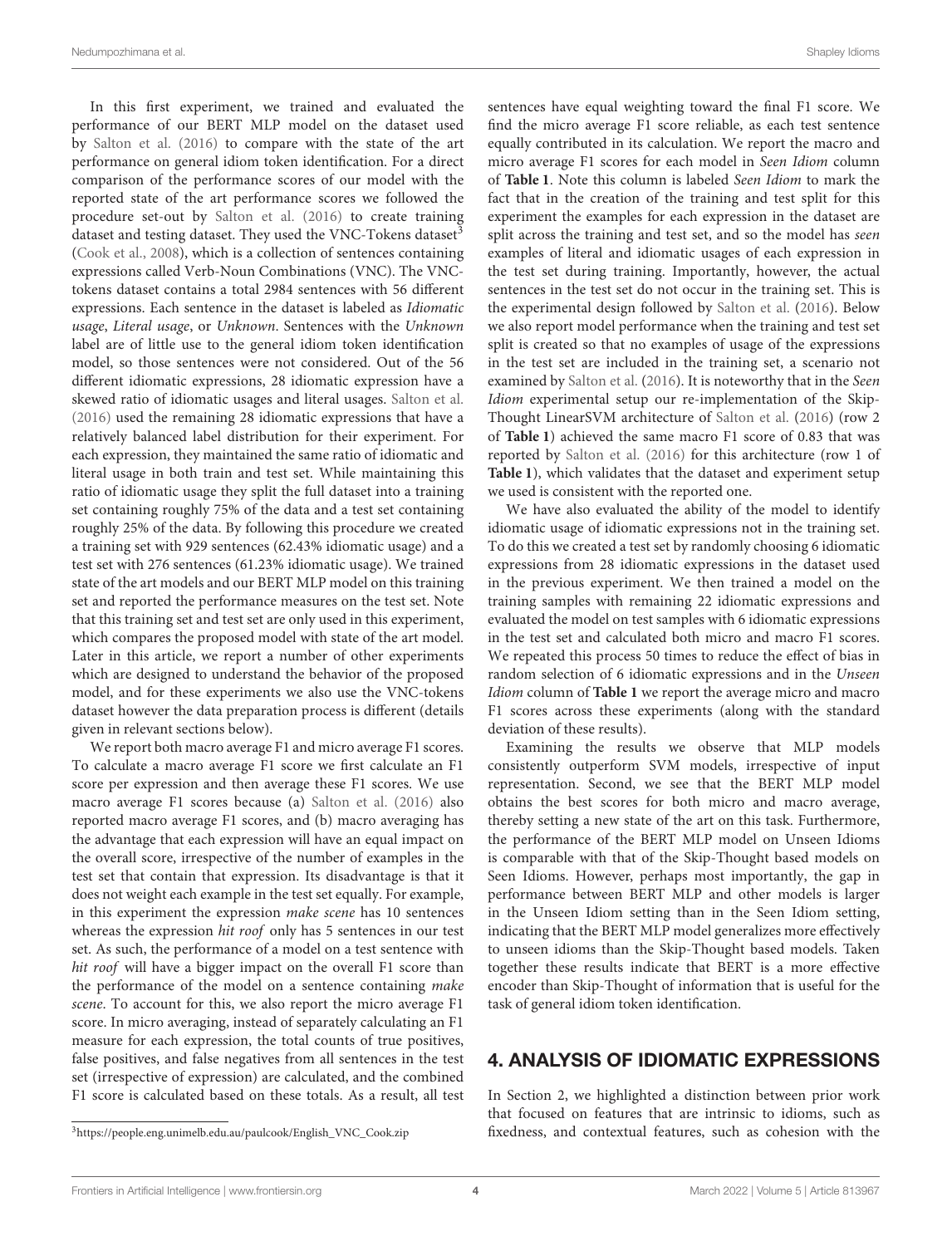<span id="page-5-0"></span>TABLE 1 | Performance of General Idiom Token Identification Models: seen idiom scores are the micro and macro F1 scores on the test set composed of sentences sampled from all 28 expressions in the VNC-tokens dataset; unseen idiom scores are the average micro and macro F1 scores (along with standard deviations) across 50 runs of model training where each model is tested on a random selection of 6 idioms held out from training and trained on the sentences containing the other 22 expressions in the VNC-tokens dataset.

| Model                                           | Seen Idiom |                          | Unseen Idiom             |                 |                          |                          |  |  |
|-------------------------------------------------|------------|--------------------------|--------------------------|-----------------|--------------------------|--------------------------|--|--|
|                                                 | Macro F1   | <b>Micro F1</b>          |                          | <b>Macro F1</b> | Micro F1                 |                          |  |  |
|                                                 |            |                          | Avg                      | <b>Stdev</b>    | Avg                      | <b>Stdev</b>             |  |  |
| Skip-Thought LinearSVM<br>(Salton et al., 2016) | 0.83       | $\overline{\phantom{a}}$ | $\overline{\phantom{a}}$ | $\sim$          | $\overline{\phantom{a}}$ | $\overline{\phantom{a}}$ |  |  |
| Skip-Thought LinearSVM<br>(re-implementation)   | 0.83       | 0.87                     | 0.76                     | 0.0579          | 0.79                     | 0.0550                   |  |  |
| Skip-Thought MLP                                | 0.85       | 0.88                     | 0.76                     | 0.0761          | 0.80                     | 0.0726                   |  |  |
| <b>BERT MLP</b>                                 | 0.88       | 0.90                     | 0.83                     | 0.0690          | 0.85                     | 0.0497                   |  |  |

*Bold values indicate the best performance scores (highest values) of each columns.*

surrounding context. Furthermore, our results show that BERT embeddings are more effective than Skip-Thought for general idiom token identification. This links with the discussion in related work that BERT embeddings are designed to capture contextual information, which further indicates that contextual cohesion is an important property for the creation of a general idiom token identification model.

In the remaining parts of this article our overall goal is to better understand what types of information that are most informative of idiomatic usage. In other words, we wish to analyse the relative strength of association between each different linguistic phenomena (syntactic and/or lexical fixedness, topic, and so on) and idiomatic usage in general. One complicating factor for this analysis is that there is variation across idiomatic expressions with respect to these different forms of information. For example, the idiomatic usage of some expressions is more lexically fixed than others, whereas for other expressions idiomatic usage may be more syntactically fixed [\(Fazly et al.,](#page-10-4) [2009\)](#page-10-4). Consequently, in what follows we will first analyse which expressions in the dataset are most useful in terms of their inclusion in a training dataset contributing to the accuracy of a general idiom token identification model, and then analyse the strength of correlation between this ranking of expression usefulness with other properties of these expressions.

The experimental design we use for the analyses reported in this section involves stratified 5 fold cross validation. However, the dataset used in the previous experiment contains some idiomatic expressions that have less than 5 idiomatic or literal usage samples. Continuing to include these expressions in the dataset poses difficulties for standard stratified 5 fold cross validation. Therefore we further filtered the dataset used in the previous experiments and selected the 26 idiomatic expressions from the VNC-tokens dataset (see **[Table 2](#page-6-0)**) which have at least 5 idiomatic usages and 5 literal usages. From each of these 26 idiomatic expressions we selected all samples with labels Idiomatic usage or Literal usage. The total number of samples and the percentage of idiomatic usages from each of these expressions are shown in the Size and Ratio columns of **[Table 2](#page-6-0)**. For example, there are 28 example sentences containing the expression blow top and of these 82% are labeled as Idiomatic usage. Samples from these 26 idiomatic expressions have very unbalanced label distributions, as many expressions have more idiomatic usages (positive label) than literal usages. Therefore it is crucial to select a suitable performance metric for our analyses. The AUC-ROC and Mathew correlation coefficient (MCC) metrics consider both positive and negative classes and are also suitable for imbalanced datasets. We thus considered both of these as suitable evaluation metrics for the VNC dataset. Reviewing previous literature on these metrics we found an empirical comparative study by [Halimu et al. \(2019\)](#page-10-7) which showed that both AUC-ROC and MCC are statistically consistent with each other, however, AUC-ROC is more discriminating than MCC. Therefore we selected the AUC-ROC as the metric for our analyses and used a stratified 5-fold cross validation for evaluating the performance metric of models.

#### 4.1. Shapley Value Analysis

We develop a method to measure the usefulness of an idiomatic expression to build a general idiom token identification model by adopting the concept of Shapley value from cooperative game theory [\(Shapley, 1953\)](#page-11-25). In an n-player cooperative game, the Shapley value of any player is a number describing the contribution of that player to the performance of the team. The higher the Shapley value of a player the greater the contribution the player made to the team's performance. In our case, general idiom token identification is the cooperative game and the idiomatic expressions used for training are the players. In this context, the Shapley value of an expression is a measure of the information it contributes (usefulness) toward training a general idiom token identification model. In principle, to calculate the Shapley value of an idiomatic expression we should train a separate idiom token identification model for each possible subset of idioms in the set. We would then compare the performance of the models where the expression was included in the training set with the models where the expression was excluded from the training set. Idioms whose inclusion in the training set results in better model performance relative to the models where they are excluded are considered useful and have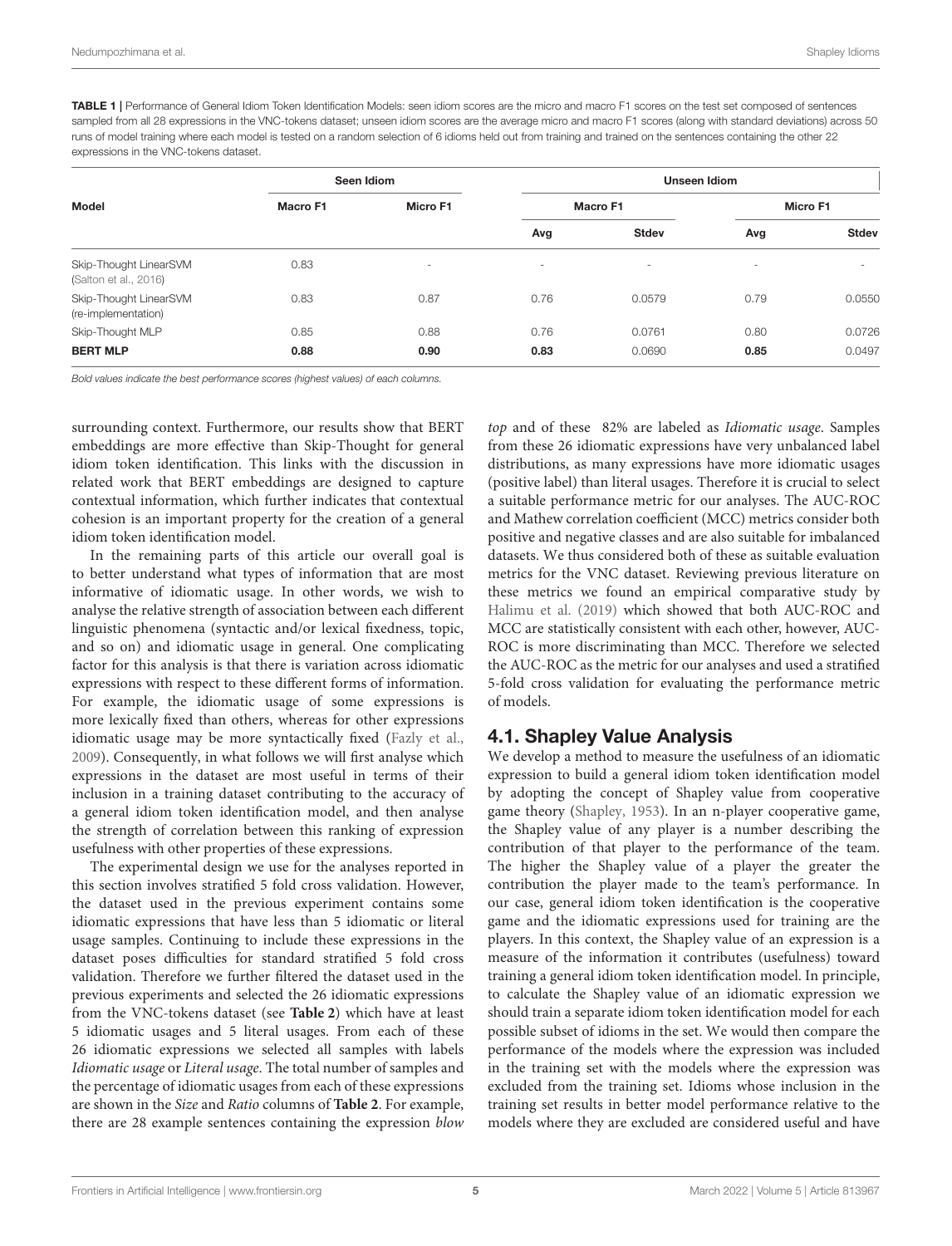<span id="page-6-0"></span>TABLE 2 | The 26 idiomatic expressions used in the second experiment along with summary statistics of their distribution in the dataset, their Shapley values, single expression model performance (SE), SE for seen expressions (SeenSE), SE for unseen expressions (UnseenSE), ease of prediction (Easiness), Fixedness, Topic Distributional Similarity (TDS), and Idiom Literal Divergence (ILD).

| <b>Expressions</b>       | <b>Shapley</b> | <b>SE</b> | <b>SeenSE</b> | <b>UnseenSE</b> | Gap       | <b>Easiness</b> | <b>Size</b> | Ratio  | <b>Fixedness</b>         | <b>TDS</b> | <b>ILD</b> |
|--------------------------|----------------|-----------|---------------|-----------------|-----------|-----------------|-------------|--------|--------------------------|------------|------------|
| blow top                 | 0.0293         | 0.6735    | 0.9600        | 0.6709          | 0.2891    | 0.9600          | 28          | 0.8214 | 0.589                    | 0.5452     | 1.4403     |
| blow trumpet             | 0.0419         | 0.7800    | 1.0000        | 0.7762          | 0.2238    | 0.9750          | 29          | 0.6552 | 0.594                    | 0.5401     | 1.4646     |
| blow whistle             | 0.0534         | 0.8289    | 0.9920        | 0.8062          | 0.1858    | 0.9633          | 78          | 0.3462 | $\overline{\phantom{a}}$ | 0.5603     | 0.5798     |
| cut figure               | 0.0346         | 0.6982    | 1.0000        | 0.6783          | 0.3217    | 0.8714          | 43          | 0.8372 | 0.325                    | 0.4743     | 1.9835     |
| find foot                | 0.0374         | 0.6980    | 0.9333        | 0.6897          | 0.2436    | 0.8533          | 53          | 0.9057 | 0.568                    | 0.3883     | 0.6422     |
| get sack                 | 0.0283         | 0.6814    | 0.9625        | 0.6619          | 0.3006    | 0.9056          | 50          | 0.8600 | 0.450                    | 0.4569     | 2.5113     |
| get wind                 | 0.0342         | 0.7187    | 1.0000        | 0.7066          | 0.2934    | 0.9000          | 28          | 0.4643 | 0.290                    | 0.4172     | 0.5921     |
| have word                | 0.0335         | 0.6727    | 0.9875        | 0.6502          | 0.3373    | 0.8625          | 91          | 0.8791 | 0.220                    | 0.5700     | 0.9830     |
| hit road                 | 0.0365         | 0.7447    | 0.9600        | 0.7511          | 0.2089    | 0.9000          | 32          | 0.7813 | 0.414                    | 0.5260     | 0.9252     |
| hit roof                 | 0.0418         | 0.7488    | 0.7500        | 0.7449          | 0.0051    | 1.0000          | 18          | 0.6111 | 0.414                    | 0.5920     | 1.6725     |
| hit wall                 | 0.0458         | 0.7883    | 0.9818        | 0.7611          | 0.2208    | 0.9818          | 63          | 0.1111 | 0.322                    | 0.5699     | 1.6975     |
| hold fire                | 0.0401         | 0.8258    | 1.0000        | 0.8301          | 0.1699    | 0.9667          | 23          | 0.3043 | 0.277                    | 0.4148     | 1.6287     |
| kick heel                | 0.0349         | 0.7461    | 0.8833        | 0.7422          | 0.1411    | 0.9500          | 39          | 0.7949 | 0.718                    | 0.4417     | 1.5495     |
| lose head                | 0.0209         | 0.6032    | 0.8217        | 0.5977          | 0.2239    | 0.6567          | 40          | 0.5250 | 0.363                    | 0.4341     | 1.5564     |
| make face                | 0.0288         | 0.5860    | 0.9556        | 0.5536          | 0.4019    | 0.8144          | 41          | 0.6585 | 0.254                    | 0.4479     | 0.0201     |
| make hay                 | 0.0345         | 0.7287    | 1.0000        | 0.7178          | 0.2822    | 1.0000          | 17          | 0.5294 | 0.406                    | 0.5304     | 2.2987     |
| make hit                 | 0.0338         | 0.7175    | 0.9000        | 0.7315          | 0.1685    | 0.9000          | 14          | 0.3571 | 0.302                    | 0.5007     | 1.7473     |
| make mark                | 0.0436         | 0.7914    | 0.9667        | 0.7746          | 0.1921    | 0.9857          | 85          | 0.8471 | 0.399                    | 0.7204     | 1.2531     |
| make pile                | 0.0346         | 0.7765    | 1.0000        | 0.7610          | 0.2390    | 1.0000          | 25          | 0.3200 | 0.258                    | 0.5927     | 2.2402     |
| make scene               | 0.0280         | 0.6321    | 0.9083        | 0.6061          | 0.3022    | 0.8583          | 50          | 0.6000 | 0.276                    | 0.5914     | 1.2209     |
| pull leg                 | 0.0353         | 0.7281    | 0.9750        | 0.7125          | 0.2625    | 0.9333          | 51          | 0.2157 | 0.302                    | 0.4918     | 1.0784     |
| pull plug                | 0.0466         | 0.8157    | 0.9826        | 0.8056          | 0.1770    | 0.9889          | 64          | 0.6875 | 0.431                    | 0.7237     | 1.0397     |
| pull weight              | 0.0449         | 0.7983    | 1.0000        | 0.7935          | 0.2065    | 1.0000          | 33          | 0.8182 | 0.478                    | 0.4518     | 1.4496     |
| see star                 | 0.0201         | 0.5392    | 0.9818        | 0.4815          | 0.5003    | 0.8227          | 61          | 0.0820 | 0.307                    | 0.4491     | 1.2043     |
| take heart               | 0.0368         | 0.7255    | 0.9340        | 0.7063          | 0.2277    | 0.8846          | 81          | 0.7531 | 0.300                    | 0.5685     | 0.6763     |
| take root                | 0.0359         | 0.7082    | 0.9417        | 0.7014          | 0.2403    | 0.9542          | 97          | 0.8454 |                          | 0.8751     | 3.0104     |
| Correlation with Shapley |                | 0.9017    | 0.2276        | 0.8619          | $-0.6161$ | 0.7153          | 0.1711      | 0.0235 | 0.2020                   | 0.3359     | $-0.1036$  |

a high Shapley value. For our dataset with 26 expressions there are  $2^{26} = 67, 108, 864$  possible combinations of expressions, so this would entail training 2<sup>26</sup> models and then to calculate the Shapley score for each expression comparing the performance of the  $2^{25}$  models where the expression was included in the training to the performance of the  $2^{25}$  models where the expression was not in the training set. Clearly this full Shapley value analysis is not feasible due to this combinatorial explosion of expression subset, and below we describe how we approximated this process.

One of the difficulties with the computation of Shapley values is that the execution time increases exponentially with the number of players in the game. In this case, we have 26 players and therefore the computation of a Shapley value for each of the 26 players is practically impossible (requiring 2<sup>26</sup> models to be trained). So we used a randomized approximation algorithm with structured random sampling proposed by van Campen et al. [\(2017\)](#page-11-26). Using this algorithm, the Shapley value for an expression is calculated by first randomly sampling a fixed number *n* of combinations of expressions from the  $2^{25}$ combinations that include an expression, and then for each of these selected combination constructing a corresponding combination of expressions that does not include the expression by removing the target expression from the original combination. This process results in  $2n$  combinations of expressions being selected,  $n$  including an expression and  $n$  with the expression removed. Then for each of these 2n expression combinations a model is trained and evaluated and then the Shapley value for an expression is the difference between the average performance of the  $n$  models trained with the expression in their training data and  $n$  models with the expression removed from the training data. In our experiments, we applied this algorithm within a 5-fold cross-validation process so that the validation set was resampled for each fold that the algorithm was applied within. Each of these 5-folds generated a Shapley value score per expression and the final Shapley score for an expression was calculated as the average Shapley score across the 5-folds. Within each fold we set  $n$  equal to 2 resulting in 4 models being trained per expression (2 trained with the expression and 2 trained without the expression). This process resulted in a total of  $26 \times 4 \times 5 = 520$  models being trained. Using this algorithm, approximate Shapley values for all 26 expressions were estimated and these values are listed in the second column of **[Table 2](#page-6-0)**. The Shapley values vary from 0.0201 (interpreted as a contribution of 2% AUC-ROC toward overall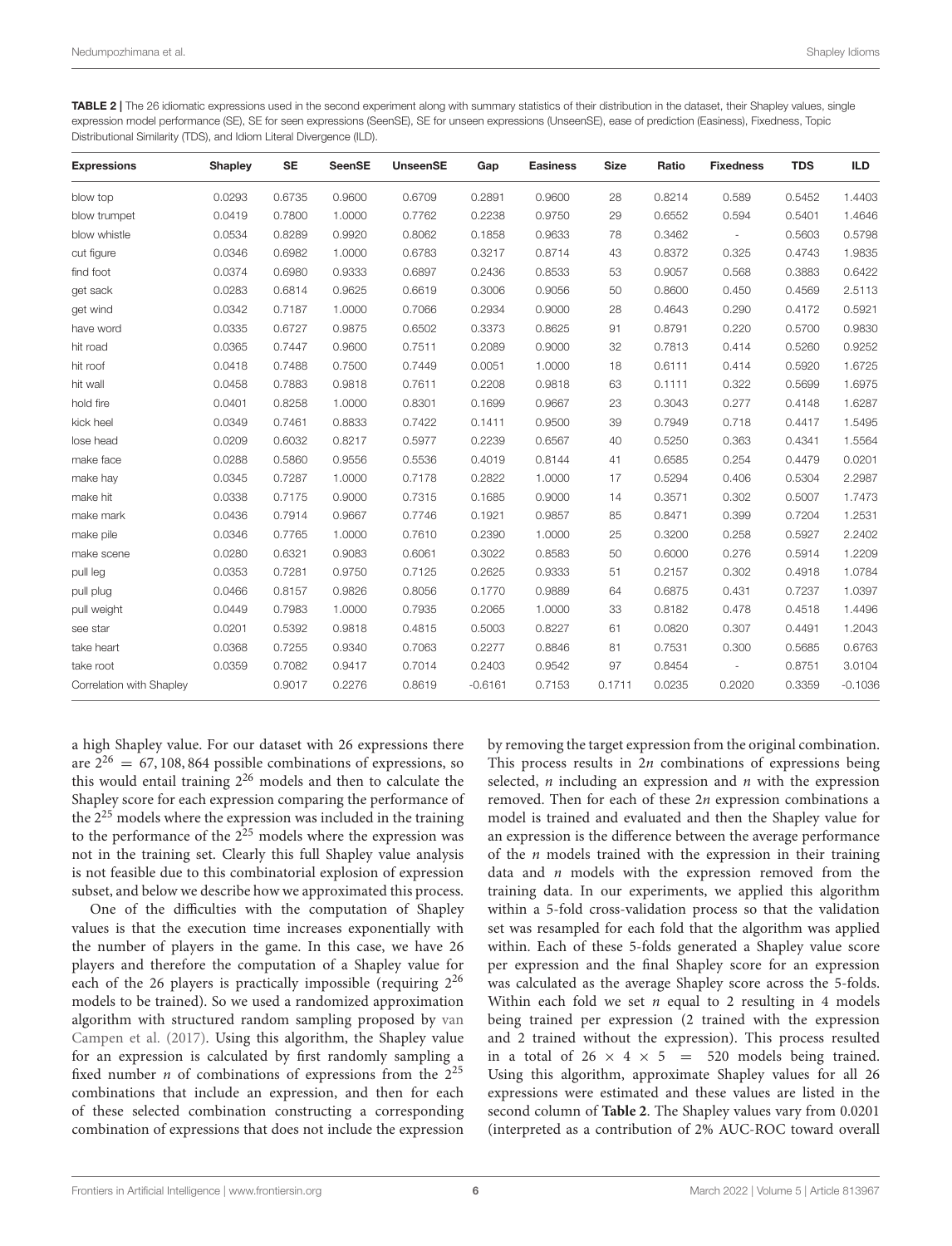performance) to 0.0534 (a contribution of 5% AUC-ROC toward overall performance), indicating that not all expressions are equally useful for the task. The expression blow whistle makes the greatest contribution to model performance when it is included in the training set, and see star makes the least contribution.

### <span id="page-7-0"></span>4.2. Why Are Some Idioms More Useful?

Our observation that there is variation in terms of the usefulness of different expressions with respect to the training of a general idiom token identification model naturally raises the question: why are some expressions more useful than others? Answering this question is both theoretically interesting, as it may provide a basis for a better understanding of properties of idioms, as well as practically relevant for selecting sentences with idiomatic expressions for inclusion in training in order to create better classification models.

Initially, we investigated whether expressions with a relatively large Shapley value (i.e., that perform well in combination with other expressions) are also more useful when used in isolation. For each individual expression we trained a separate single expression idiom token identification model (SE) by using the samples for that expression in the training folds and evaluated the model performance on test folds of all 26 expressions. We report the average AUC-ROC score from stratified 5-fold cross validation of SE models in the SE column of **[Table 2](#page-6-0)**. We found a very strong positive correlation (0.9017) between SE scores and Shapley values. This is an interesting finding because the Shapley value for a given expression is a function of the change in performance of models after removing the target expression from each subsets of the training set. Consequently, it would be possible that an idiomatic expression that in isolation results in weak model performance may provide useful interactions when combined with other expressions in a training set. If these types of interactions were present in this task then we would expect the correlation between the Shapley values and the single expression performance to be lower. We, therefore, take this strong correlation to indicate that the strength of a group of expressions primarily comes from individual expressions, rather than from the interactions between groups of (potentially weak) expressions. In other words, for the task of training a general idiom token identification model a weak expression will not become strong in combination with other expressions. The implication of this is that to build a good model, we want expressions which have good individual performance.

The individual performance of an expression (i.e., the SE score) is a combination of the performance on samples of that expression (which is seen during training) and on samples from other expressions which are not seen during training. We further investigated whether the Shapley value analysis found some expressions to be useful (i.e., returned a high Shapley score for these expressions) because of their impact on helping a model to learn how to predict the idiomatic usage of these expressions themselves or the idiomatic usage of other expressions. To do this, for each expression we trained one model by using a training set containing only that single expression (as in SE above). We then calculated a seen and unseen score for each of these 26 models. The seen score for an expression's model was calculated by testing the model on a hold-out test set of examples that contained that expression. The unseen score for an expression's model was calculated by testing the model on a test-set of examples from all the remaining 25 expressions and reported in **[Table 2](#page-6-0)**. (Note that the newly calculated seen scores and unseen scores are the decomposition of SE scores, because the SE score is calculated by testing models that are trained on individual expressions on test sets that contain all expression both the seen and the unseen expressions.) We observed that there is a strong positive correlation between Shapley values and unseen score (0.86) compared to the correlation with seen score (0.23). We also got a negative correlation (-0.62) between the Shapley values and the gap between seen and unseen, indicating that the gap between seen and unseen is less for expressions with high Shapley value. These results indicate that the Shapley value of an expression is a reflection of the usefulness of that expression for the prediction of samples containing other expressions rather than samples containing the same expression.

The Shapley value of an expression may be related to how easy it is to predict the idiomatic versus non-idiomatic usage of the expression. We trained our general idiom token identification model on all 26 expressions, but test it separately on each of the 26 individual expressions in the test set. Such per-expression scores give us an idea of how good our model is at predicting instances of that particular expression or, in turn, how easy that expression is to predict. We include this AUC-ROC score from stratified 5-fold cross validation in the Easiness column of **[Table 2](#page-6-0)**. We have also tested the correlation between easiness of prediction with Shapley values and got a strong correlation with correlation coefficient 0.7153. This strong correlation suggests that useful idioms are easier to predict.

The metrics described above–Shapley values, SE and Easiness– are all performance-based metrics that give us an idea of how individual expressions behave and how useful they are during model training. We interpret them as informing us about the usefulness of individual expressions. However, we are conscious that this descriptor "the usefulness of an individual expression" is somewhat opaque, because it depends on a number of different factors, potentially not even related to the individual expressions themselves, but rather the subsamples of data that contain them. In order to better understand which property of an expression makes it useful, we investigate the contribution of different features of an idiomatic expressions [namely: Fixedness, Topic Distributional Similarity (TDS) and Idiom Literal Divergence (ILD)] and the properties of the data sample associated with an expression toward its usefulness. We included two topicrelated features (TDS and ILD) in our analysis because topic based models are widely used in the literature on idiom token identification, and so these topic features enabled us to investigate whether topic information helps an expression be more useful.

#### 4.2.1. Fixedness

[Fazly et al. \(2009\)](#page-10-4) proposed two forms of fixedness in their work, lexical, and syntactic fixedness. [Fazly et al. \(2009\)](#page-10-4) illustrate the concept of lexical fixedness by comparing the idiomatic expressions spill the beans and blow one's trumpet. Spill the beans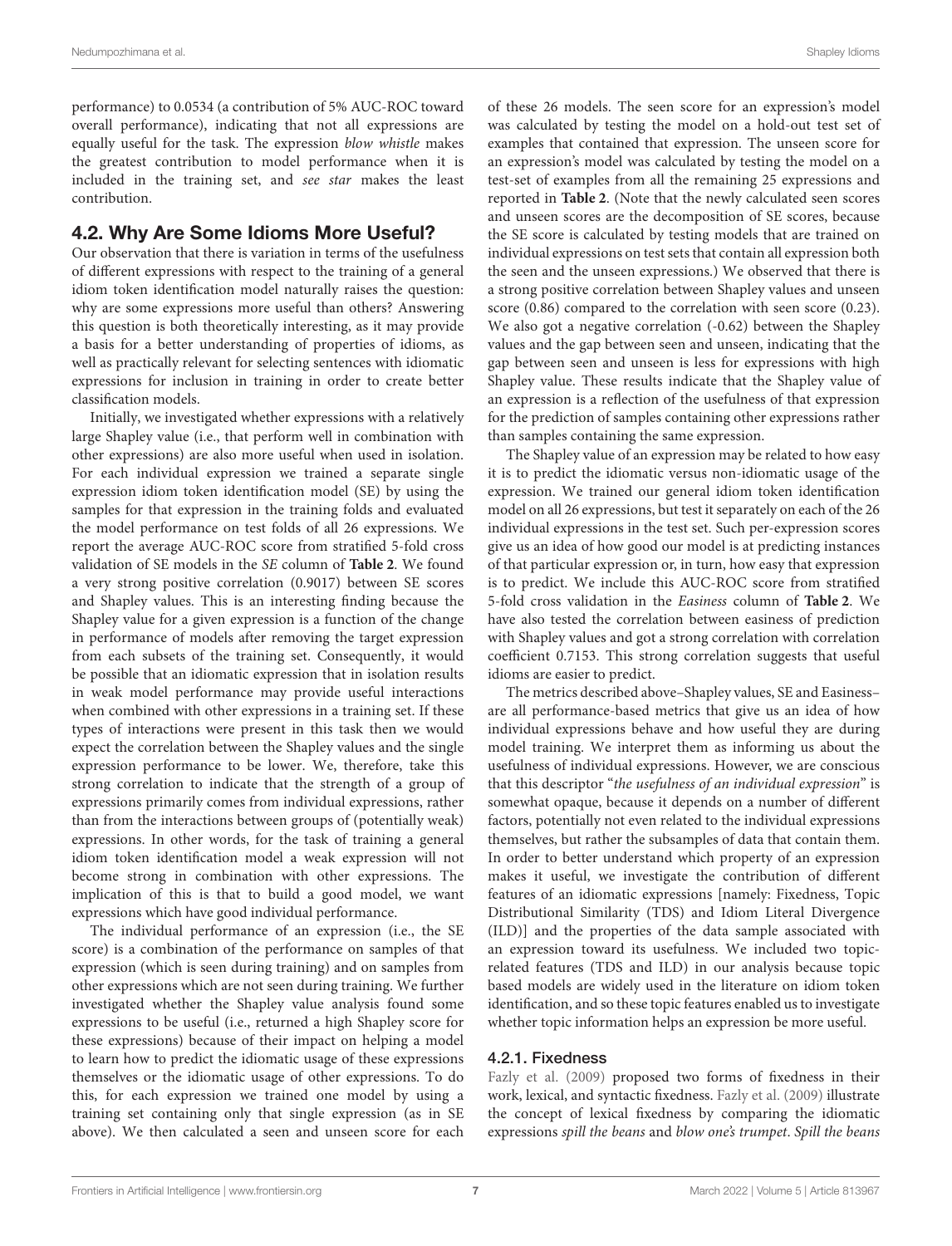is given as an example of a lexically fixed expression, for example the lexical variants spill the peas and spread the beans do not have idiomatic senses associated with them. By comparison toot one's horn can be understood as a lexical variant of the idiom blow one's trumpet. So given these examples one might judge blow one's trumpet to be less lexically fixed as compared with spill the beans. Similarly the syntactic fixedness of idiomatic expressions can be illustrated by comparing the expressions keep one's cool with spill the beans. In the case of keep one's cool, consider the following syntactic variants: Vasu kept cool and Vasu kept his cool, both of these examples have an idiomatic sense. However, in the case of similar syntactic variation for examples with containing spill the beans, Vasu spilled the beans has a possible idiomatic sense but the most likely sense of Vasu spilled his beans is literal. These examples suggest that keep one's cool can retain its idiomatic sense under greater syntactic variation than spill the beans; i.e., keep one's cool is less more syntactically fixed than spill the beans.

[Fazly et al. \(2009\)](#page-10-4) propose fixedness measures for each of these forms of fixedness (lexical and syntactic) that are specifically designed for verb-noun combinations. Lexical fixedness scores are calculated as the point-wise mutual information between a verb and noun as measured across a corpus. To calculate syntactic fixedness [Fazly et al. \(2009\)](#page-10-4) define 11 syntactic patterns, involving verbs and nouns. For each verb-noun pair in the corpus they calculate the probability distribution across these 11 syntactic patterns of the verb-noun pair occurring in that pattern as measured by normalized counts of occurrences in the corpus. The syntactic fixedness of a verb-noun pair is then calculated as the divergence between it's syntactic behavior (probability distribution across the 11 predefined syntactic patterns) from the typical syntactic behavior of verb-noun pairs (the average probability distribution across the 11 syntactic patterns of all verb-noun pairs in the corpus). In this article, we use the overall fixedness which is a linear combination of both lexical fixedness and syntactic fixedness

[Fazly et al. \(2009\)](#page-10-4) based their approach to idiom token identification on the assumption that idiomatic usages of an expression are more likely to appear in fixed/canonical forms than non-idiomatic usages. Inspired by this work we considered fixedness as a potential feature which helps an expression to be more useful than others. Fixedness scores of each expression as per the definition of [Fazly et al. \(2009\)](#page-10-4) were calculated and are shown in the Fixedness column of **[Table 2](#page-6-0)**. We calculated their correlation with Shapley values and found a correlation coefficient of 0.2020. This weak correlation suggests that fixedness, an intrinsic property of idioms, does not define the usefulness of an expression, although it does have some influence.

#### 4.2.2. Topic Distributional Similarity

The first topic feature we used is the similarity between the topic distribution of samples belonging to one expression and the topic distribution of all samples in the entire dataset. If the topic distribution of an expression is similar to the topic distribution of the entire dataset, then that expression has maximum topical information, and therefore it can be more useful. In other words, training only on a sample of this one expression provides enough variation in topics to be representative of the topic distribution in the entire dataset that includes all expressions.

To calculate TDS we first trained a Latent Semantic Indexing (LSI) topic model<sup>[4](#page-8-0)</sup> on samples from the VNC dataset. LSI is an unsupervised topic-modeling approach based on the distributional hypothesis [\(Deerwester et al., 1990\)](#page-10-8). Then for each of the 26 expressions, we calculated the KL-divergence between the topic distribution of that expression and topic distribution of all 26 idiomatic expressions. The inverse of KL-divergence is reported as the distributional similarity in the TDS column of **[Table 2](#page-6-0)**. We calculated its correlation with Shapley values and found a correlation coefficient of 0.3359. This correlation is also weak but significantly better than the correlation between Shapley and fixedness, suggesting that TDS has more influence on an idiom's usefulness, but still does not completely define it.

#### 4.2.3. Idiom Literal Divergence

The second topic feature we used is the divergence between the topic distributions of idiomatic samples and literal samples of a given expression. If the topics of an expression's idiomatic samples are clearly separated from the topics of its literal usages, then that expression will have a higher distributional divergence between idiomatic topics and literal topics. In other words, this feature measures the topical drift between the idiomatic and literal sense of an expression and reflects how well a topic model would do at discriminating idiomatic and literal usage. Similarly to TDS, we trained an LSI topic model and reported the KLdivergence between the topic distribution of idiomatic samples and literal samples for each of the 26 expressions in the ILD column of **[Table 2](#page-6-0)**. We calculated its correlation with Shapley values and, interestingly, found a very weak negative correlation (−0.1036). This indicates that the usefulness of an idiomatic expression in training is not due to the difference between topic distributions of its idiomatic usages and literal usages. If anything, the negative correlation implies that idioms with a higher topical divergence are less useful, whereas idioms with a low divergence (i.e., similar topics in both literal and idiomatic usage) are more useful.

#### 4.2.4. Dataset Properties

Across the expressions in our dataset there is variation both in terms of the number of examples and the percentage of idiomatic examples. Consequently, it may be that the Shapley value of an expression is dependent on these data properties, rather than on the idiomatic properties of the expressions. To explore this possibility we first calculated the correlation between the size of the training set (Size column of **[Table 2](#page-6-0)**) for each idiomatic expression and its Shapley values, and then calculated the correlation between the Shapley values of the expressions and the percentage of idiomatic usages (Ratio column of **[Table 2](#page-6-0)**). These correlations are very weak (0.1711 and 0.0235), indicating that usefulness is a reflection neither of dataset size, nor the percentage of idiomatic usage in the sample.

<span id="page-8-0"></span><sup>4</sup>Using the gensim library [https://radimrehurek.com/gensim/.](https://radimrehurek.com/gensim/)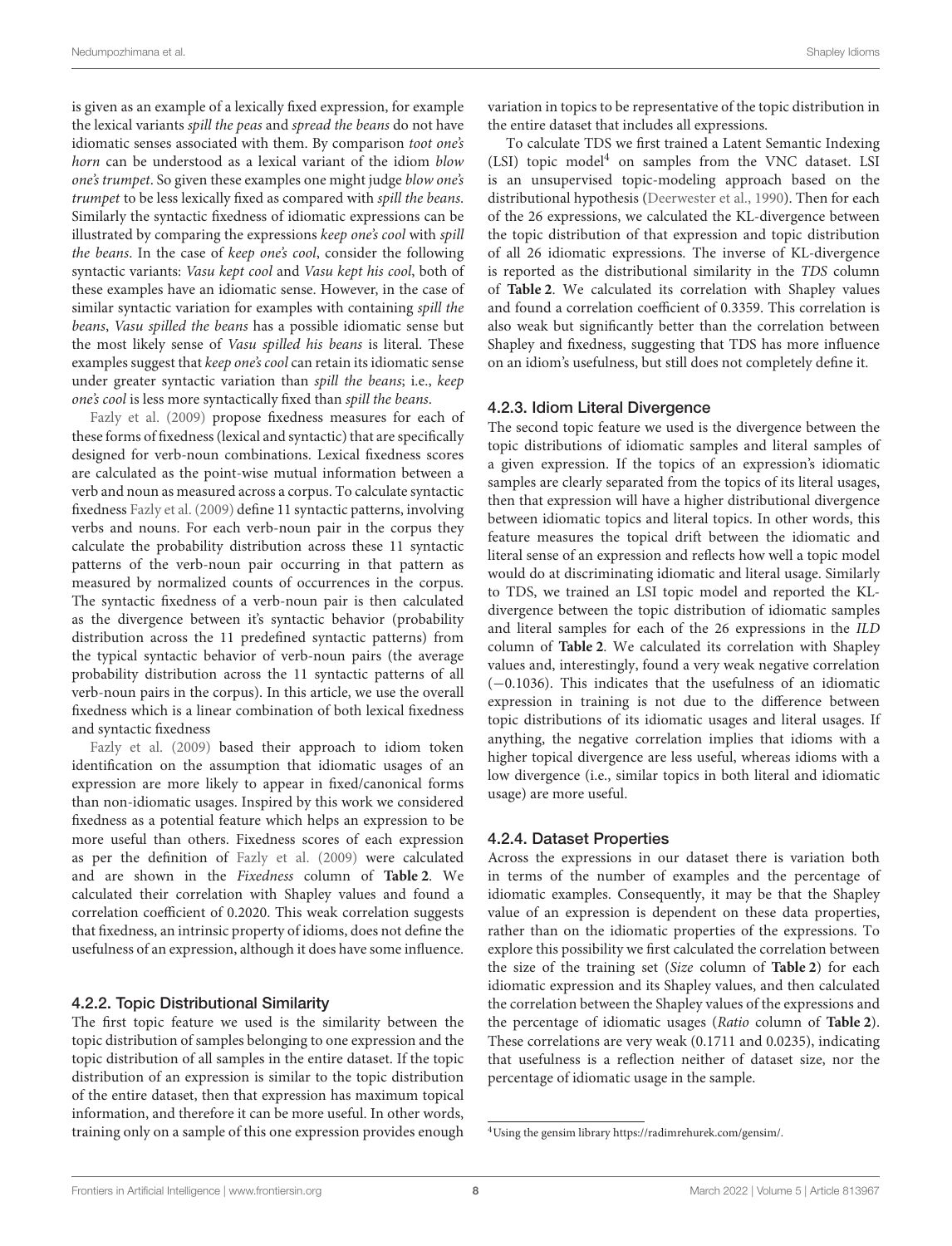

<span id="page-9-1"></span><span id="page-9-0"></span>TABLE 3 | Area under the plot with different selection strategies.

| <b>Selection strategy</b> | Area under plot |  |  |  |
|---------------------------|-----------------|--|--|--|
| Shapley                   | 16.8260         |  |  |  |
| <b>Fixedness</b>          | 16.7343         |  |  |  |
| <b>TDS</b>                | 16.5950         |  |  |  |
| <b>ILD</b>                | 16.3898         |  |  |  |
| Random                    | 16.2578         |  |  |  |
| Size                      | 16.2075         |  |  |  |

#### 4.3. Generalizability of the Model

An important property of a general idiom token identification model is its ability to distinguish idiomatic usage from literal usage of idiomatic expressions which are not seen while training the model. Here, an interesting question is what is the minimum number of idiomatic expressions needed for model training to attain generalizability. Adding more idiomatic expressions will improve performance, but how quickly the model attains good performance on unseen idiomatic expressions (expressions which are not included in the training set) depends on the specific idiomatic expressions included in training. We use the already computed Shapley values, as well as other features, to select idiomatic expressions for training and analyse how quickly the model attains good generalizability.

In this experiment, we first divided the list of 26 idiomatic expressions into 5 folds and considered expressions from 4 folds for training (train-expressions) and expressions from the remaining fold (test-expressions) for evaluation. From the list of train-expressions we chose the best  $k$  expressions by using different strategies. We then trained a general idiom token identification model using all the samples with these  $k$ expressions and evaluated on samples with test-expressions. We repeated this experiment for different values of k and analysed how quickly the models attain good generalizabilty as the value of k increases.

The first strategy for selecting best  $k$  expressions is by using their Shapley values. In this strategy we select  $k$  expressions with



<span id="page-9-2"></span>the highest Shapley value, i.e., the most useful  $k$  expressions. If the Shapley value truly reflects the usefulness of expressions, then this strategy will attain good generalizability with a small value of k. By way of this strategy we also validate the computed Shapley value analysis.

We also used strategies based on the other potentially useful features. In these strategies we select  $k$  expressions that have the highest fixedness score, topic divergence similarity (TDS), idiom literal divergence (ILD), and size respectively. This allows us to compare the impact of these features: if a strategy based on feature A attains good generalizability quicker than a strategy based on feature B, this indicates that feature A contributes to the usefulness of the expressions more than feature B does. We also employ a random selection strategy where we randomly choose k expressions, acting as a baseline in this experiment.

For each selection strategy and for each value of  $k$  we trained and evaluated the model using 5 versions of trainexpressions and test-expressions similar to a standard 5-fold cross validation method. We further repeated this procedure 10 times with different divisions of the 26 idiomatic expressions into 5 folds and plotted the average values of AUC-ROC score for each selection strategy and for each value of  $k$  in **[Figure 1](#page-9-0)**. If the curve corresponding to one selection strategy is above the curve corresponding to another selection strategy, this indicates that this strategy is better at attaining good generalizability.

For comparing the generalizability of different selection strategies we calculated the area under the performance plot shown in **[Figure 1](#page-9-0)** and presented in **[Table 3](#page-9-1)**. Furthermore, to highlight the relative performance of each of these orderings with respect to the random baseline we subtracted the area under the plot for the random selection strategy from the areas for each of the other strategies and charted the results in **[Figure 2](#page-9-2)**. From **[Figures 1](#page-9-0)**, **[2](#page-9-2)**, and **[Table 3](#page-9-1)** it is clear that the Shapely value-based selection strategy is the best selection strategy for generalizability. It is then followed by fixedness and TDS selection strategy, supporting the findings of the correlation study in [4.2](#page-7-0) that these two features contribute to an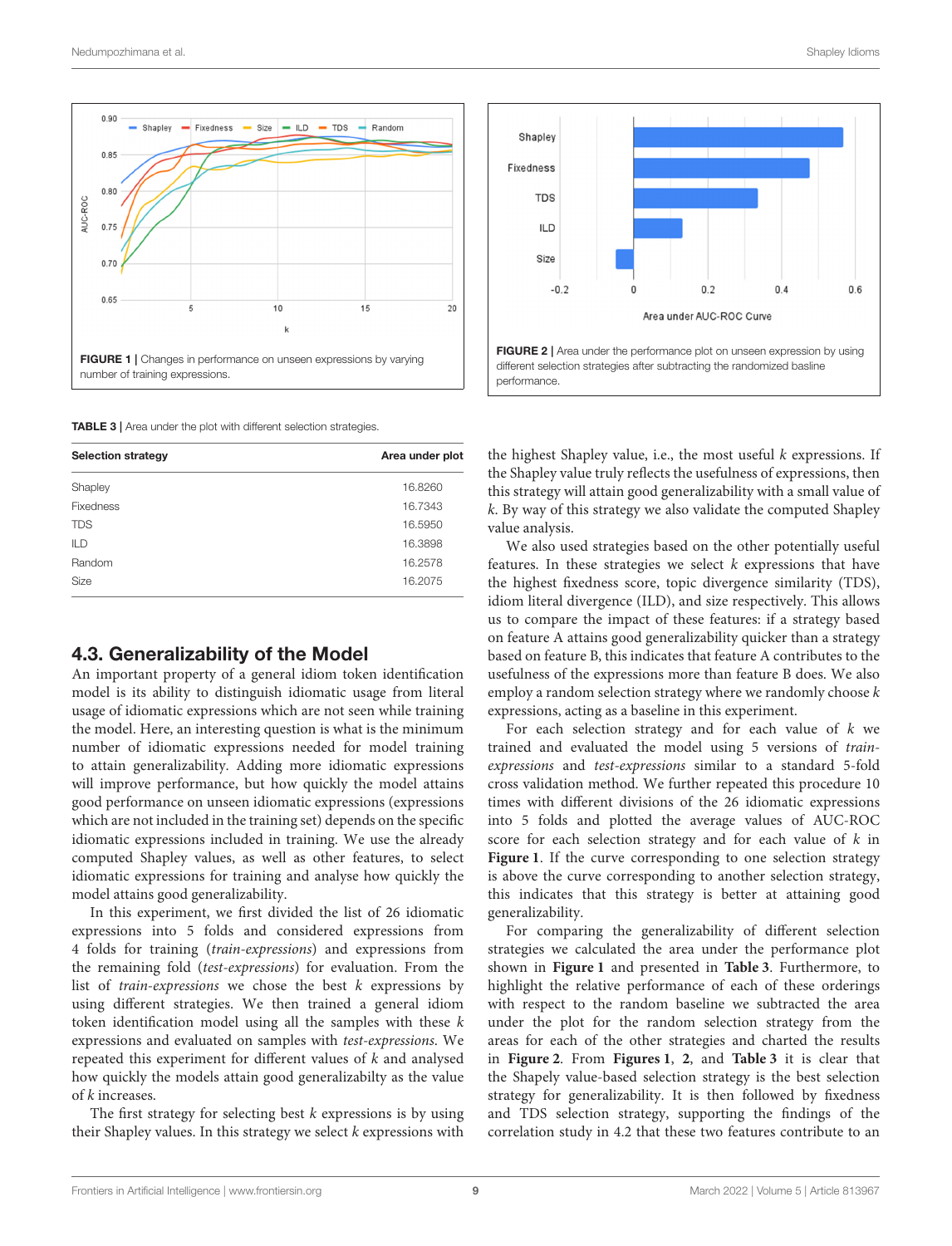expression's usefulness (recall that fixedness has a correlation of 0.2020 with Shapley, and TDS had a correlation of 0.3359 with Shapley).

# 5. CONCLUSION

In our initial experiments we observed that BERT outperforms Skip-Thought embeddings. We suspect that the better performance of BERT on idiom token identification is due to BERT embeddings amplifying the signal of contextual incongruity more than Skip-Thought vectors do. Furthermore, we performed a sequence of experiments exploring performancebased metrics as proxies for idiom usefulness, as well as exploring a range of other factors to analyse in more detail the type of information the model finds useful.

We have found that using a Shapley value calculation provides a very good estimate of a given expression's usefulness on a general idiom identification task and reveals which idioms are most useful for inclusion in the training set. In fact, when using Shapley ordering as few as 7 expressions are sufficient to attain generalizability (as evidenced by an AUC of 0.87 on unseen expressions). And though this is an exciting finding, it should be pointed out that what we consider the usefulness of an idiom is just as much a reflection of the usefulness of the training sample that contains it.

In trying to understand what features actually make a given expression more or less useful, we have explored fixedness as an idiom-intrinsic property, as well as topic-based properties. It is interesting that in our analysis we found that TDS rather than ILD was consistently a stronger indicator of expression usefulness for learning the task of general idiom token identification. This is slightly surprising as one might expect that providing a model with training data where on an expression by expression basis there is a large divergence between the topic distributions of the idiomatic and literal samples would be the most direct way to enable the model to learn that the topic in which an expression is used is a signal for idiomatic versus literal usage. This intuition would suggest that ILD should be a stronger predictor of usefulness than it is. Instead, we found that providing

# **REFERENCES**

- <span id="page-10-1"></span>Bender, E. M., and Koller, A. (2020). "Climbing towards NLU: on meaning, form, and understanding in the age of data," in Proceedings of the 58th Annual Meeting of the Association for Computational Linguistics (Online: Association for Computational Linguistics), 5185–5198.
- <span id="page-10-2"></span>Conneau, A., Kruszewski, G., Lample, G., Barrault, L., and Baroni, M. (2018). "What you can cram into a single \$&!#\* vector: probing sentence embeddings for linguistic properties," in Proceedings of the 56th Annual Meeting of the Association for Computational Linguistics (Volume 1: Long Papers) (Melbourne, VIC: Association for Computational Linguistics), 2126–2136.
- <span id="page-10-6"></span>Cook, P., Fazly, A., and Stevenson, S. (2008). "The VNC-tokens dataset," in Proceedings of the LREC Workshop Towards a Shared Task for Multiword Expressions (MWE 2008) (Marrakech), 19–22.
- <span id="page-10-8"></span>Deerwester, S. C., Dumais, S. T., Landauer, T. K., Furnas, G. W., and Harshman, R. A. (1990). Indexing by latent semantic analysis. J. Am. Soc. Inf. Sci. 41, 391–407.

training data that maximizes coverage across topics (as measured by TDS) is a more useful form of topic information. However, more generally our correlation study between different features of idiomatic expressions, and also our generalizability study, has shown that there is no one dominant property that makes an expression useful, but rather both fixedness and topic features in combination contribute to an expression's usefulness. This finding speaks to the complexity of idiomatic usage in language, and suggests that BERT state-of-the-art performance on the task of general idiom token identification is attributable to its ability to combine multiple forms of information (syntactic, topic, and so on) rather than, as was the case in prior work on idiom token identification, to focus on a specific information type as the explanatory signal for idiomatic usage behavior across all expressions.

# DATA AVAILABILITY STATEMENT

The original contributions presented in the study are included in the article/supplementary material, further inquiries can be directed to the corresponding author/s.

# AUTHOR CONTRIBUTIONS

VN, FK, and JK: conceptualized and designed the study, contributed to the analysis of the results, and the writing of the manuscript. VN: prepared the data and implemented, executed the experiments, and finalized the manuscript. All authors contributed to the critical revision and read and approved the final manuscript.

# FUNDING

This research was conducted with the financial support of Science Foundation Ireland under Grant Agreement No. 13/RC/2106\_P2 at the ADAPT SFI Research Centre at Technological University Dublin. ADAPT, the SFI Research Centre for AI-Driven Digital Content Technology, is funded by Science Foundation Ireland through the SFI Research Centres Programme.

- <span id="page-10-0"></span>Devlin, J., Chang, M., Lee, K., and Toutanova, K. (2018). BERT: pretraining of deep bidirectional transformers for language understanding. CoRR, abs/1810.04805.
- <span id="page-10-3"></span>Ettinger, A. (2020). What bert is not: lessons from a new suite of psycholinguistic diagnostics for language models. Trans. Assoc. Comput. Linguist. 8, 34–48. doi: [10.1162/tacl\\_a\\_00298](https://doi.org/10.1162/tacl_a_00298)
- <span id="page-10-4"></span>Fazly, A., Cook, P., and Stevenson, S. (2009). Unsupervised type and token identification of idiomatic expressions. Comput. Linguist. 35, 61–103. doi: [10.1162/coli.08-010-R1-07-048](https://doi.org/10.1162/coli.08-010-R1-07-048)
- <span id="page-10-5"></span>Feldman, A., and Peng, J. (2013). "Automatic detection of idiomatic clauses," in Computational Linguistics and Intelligent Text Processing, ed A. Gelbukh (Berlin: Springer), 435–446.
- <span id="page-10-7"></span>Halimu, C., Kasem, A., and Newaz, S. H. S. (2019). "Empirical comparison of area under roc curve (auc) and mathew correlation coefficient (mcc) for evaluating machine learning algorithms on imbalanced datasets for binary classification," in Proceedings of the 3rd International Conference on Machine Learning and Soft Computing, ICMLSC 2019 (New York, NY: Association for Computing Machinery), 1–6.